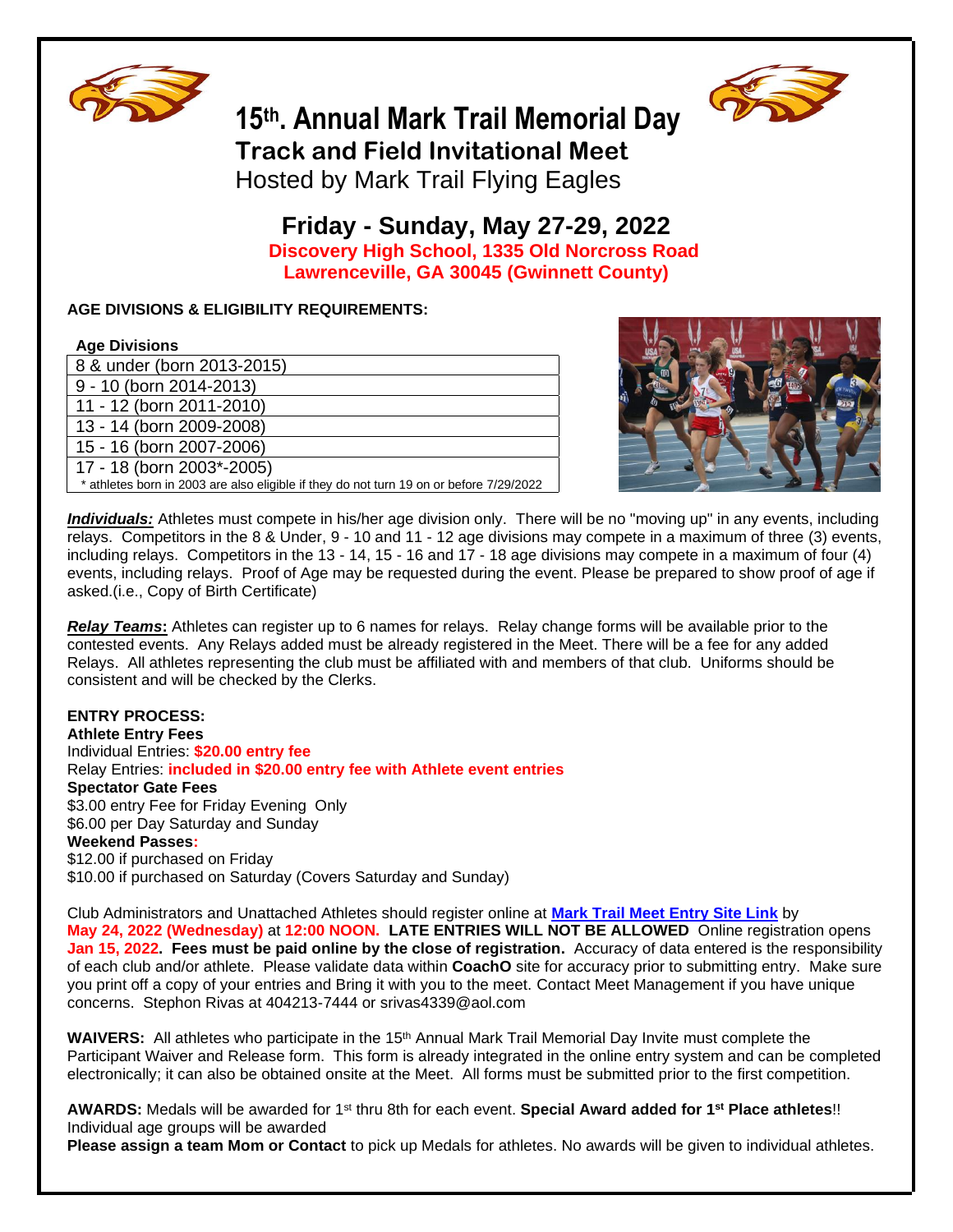**ATHLETE INDIVIDUAL TROPHIES** will be awarded for each Male Age Division Champion, each Female Age Division Champion and Outstanding Athlete Awards (based on Age Groups)

**TEAM TROPHIES** will be awarded to 4 classes based on Team sizes.

| Class A        | 76 or more Athletes |
|----------------|---------------------|
| Class B        | 51-75 Athletes      |
| <b>Class C</b> | 26-50 Athletes      |
| <b>Class D</b> | 25 or Less Athletes |

**MEET SCHEDULE (ROLLING SCHEDULE) Meet can start one hour early or late. Meet Management has no responsibility in scheduling to allow an athlete to do multiple events. That is clearly a Coach, Parent and Athlete decision. ONCE entries are in we will time the events and send out to each Team/Individual.**

# **ORDER OF EVENTS: (Fully Automatic Timing (F.A.T.)**

#### **MAY 27 FRIDAY EVENING FIELD EVENTS (Start Time 5:00 p.m.)**

**5:00 p.m. DISCUS (Starting with 11–12, 13-14 girls then the boys and moving up each age group) 5:00 p.m. TRIPLE JUMP (starting with 17–18 girls then the men and moving our way down) 6:00 p.m. MINI-JAVELIN 8 &under Girls 6:30 p.m. MINI-JAVELIN 8 &under Boys 7:00 p.m. MINI-JAVELIN 9 &10 Girls 7:30 p.m. MINI-JAVELIN 9 & 10 Boys** 

#### **May 27 th FRIDAY RUNNING EVENTS:**

**6:30 p.m. 4x800 Meter relay 7:30 p.m. 3000 Meter run**

#### **May 28 th SATURDAY RUNNING EVENTS: Rolling Schedule**

**8:00 AM 1500M FINAL (Timed Final) 100M DASH (Preliminaries) 400M FINAL (Preliminaries) 80M HURDLES FINAL (Timed Final) 100M HURDLES FINAL (Timed Final) 110M HURDLES FINAL (Timed Final) 200M (Preliminaries)**

#### **May 29 th SATURDAY FIELD EVENTS:**

- **8:00 AM LONG JUMP (WILL START WITH 17 and 18 Women and move down each FEMALE category)**
- **9:00 AM JAVELIN (Boys and Girls) starting with 13-14 and move up to 17-18**
- **9:00 AM SHOT PUT (BOYS) (WILL START WITH 8 and under BOYS)**
- **9:00 AM HIGH JUMP (Female) (will start with 9 and 10Yr Olds)**
- **2:00 PM MINI-JAVELIN 11&12 age group (Boys and Girls)**

# **May 27th SUNDAY RUNNING & FIELD EVENTS: Rolling Schedule**

**7:30 AM 1500 meter race walk 3000 meter race walk 4 X 100M RELAY FINAL 400M DASH FINAL 100 M DASH FNAL 800M FINAL (Timed Final) 200 meter hurdles (Timed Final) 400 meter hurdles (Timed Final) 200M Final** 

*OLD SCHOOL RELAY 4x100 relay (Coaches and Parents)/ lunch break*

**4 X 400M RELAY FINAL (Timed Final)** 

# **PRESENTATION and TEAM AWARDS After the Meet is Completed**

# **May 27th SUNDAY FIELD EVENTS:**

**9:00 AM SHOT PUT (Female) (WILL START WITH 8 and under BOYS Rolling schedule 9:00 AM HIGH JUMP (Male) (will start with 9 and 10 at 9:00 a.m.)**